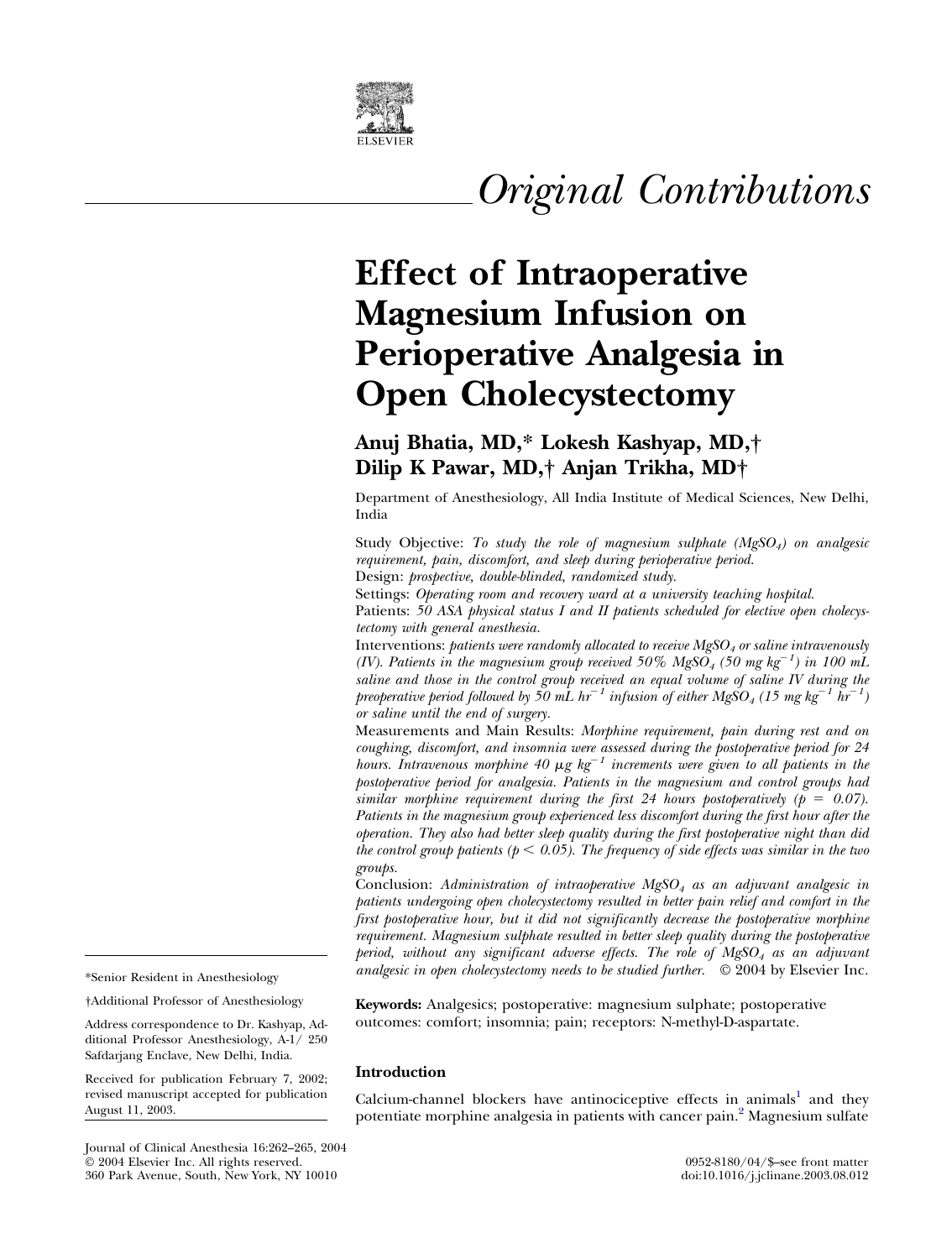$(MgSO<sub>4</sub>)$  is a physiologic calcium-channel blocker<sup>3</sup> and an antagonist of the N-methyl-D-aspartate (NMDA) receptor.<sup>4</sup> NMDA receptor antagonists can prevent the induction of central sensitization caused by peripheral nociceptive stimulation and abolish the hypersensitivity once it is established. $5$  Thus, it has been suggested that substances with calcium-channel blocker effects and NMDA antagonism can play a role in prevention of pain. Use of  $MgSO<sub>4</sub>$ as an adjuvant has been associated with significantly less analgesic requirement in the postoperative period in patients undergoing abdominal hysterectomy and lower limb operations. $6-9$  Previous clinical trials on the analgesic role of  $MgSO<sub>4</sub>$  have concentrated mainly on postoperative pain in lower abdominal and limb surgeries. To date, there are no studies on the use of  $MgSO<sub>4</sub>$  as a supplement to opioids in patients undergoing upper abdominal surgery. We conducted this study to evaluate the analgesic efficacy of  $MgSO<sub>4</sub>$  administered intravenously (IV) on the perioperative analgesic requirements, pain at rest and on coughing, discomfort, and quality of sleep in patients undergoing open cholecystectomy.

#### **Materials and Methods**

After obtaining approval from the Institutional Ethics Committee of the All India Institute of Medical Sciences and informed consent, we studied 50 ASA physical status I and II patients in a double-blinded, prospective, randomized manner. Patients with prior abdominal surgery, major systemic illness, those receiving calcium-channel blockers, those with renal dysfunction, or history of neuropathy or myopathy were excluded from the study.

Patients were randomly allocated, via computer-generated random numbers table, to one of two groups of 25 each: a magnesium group and a control group. Patients in the magnesium group received an IV bolus of  $MgSO<sub>4</sub> 50$ mg kg<sup>-1</sup> in 100 mL of 0.9% normal saline (50% MgSO<sub>4</sub> USP inj., Hindustan Pharmaceuticals, New Delhi, India), and those in control group received 100 mL of 0.9% normal saline 15 minutes before induction of anesthesia. The bolus dose was followed by a continuous infusion of  ${\rm MgSO_415\,mg\,kg^{-1}hr^{-1}}$  or  $0.9\%$  normal saline  $50$  mL every hour in both groups. The bolus dose of the  $MgSO<sub>4</sub>$ regimen corresponded to 75% of a usual bolus dose in the treatment of preeclamptic women and a maintenance dose corresponded to 25% of the normal amount given in these patients. $10$ 

A standard horizontal 100-mm linear visual analog scale (VAS) was used to assess pain at rest and on coughing (0  $=$  no pain at all to  $100 =$  worst pain imaginable). Discomfort was assessed by asking the patient, "How much discomfort do you feel right now?" and was rated by patients on a VAS ( $0 =$  no discomfort at all to  $100 =$ extreme discomfort). Insomnia was assessed by asking, "How well did you sleep last night?" and quality of sleep was rated by patients on the VAS  $(0 = no$  insomnia, excellent quality of sleep to  $100 =$  absolute insomnia). During the preoperative visit, patients were instructed in the use of the VAS, after which baseline values of pain at rest, discomfort, and insomnia were obtained.<sup>6</sup>

Patients were fasted orally for 6 hours before surgery, and no premedication was given. General anesthesia was induced with thiopental sodium and tracheal intubation was facilitated with 0.1 mg  $kg^{-1}$  vecuronium. Anesthesia was maintained with 66% nitrous oxide in oxygen, vecuronium, and 0.5% to 1% halothane. The top-up doses of vecuronium were given following visual and tactile monitoring of train-of-four, because  $MgSO<sub>4</sub>$  has been implicated in prolonging neuromuscular blockade. Morphine 0.1 mg kg<sup>-1</sup> was administered IV at induction of anesthesia, and subsequent incremental doses of 0.04 mg  $kg^{-1}$ were given if a patient had sweating, lacrimation, or a 20% increase above baseline in heart rate (HR) or blood pressure. The total amount of vecuronium and morphine administered and time of last dose of intraoperative morphine during surgery were recorded. Intraoperative monitoring included electrocardiography, HR, pulse oximetry, noninvasive blood pressure (NIBP), end-tidal carbon dioxide concentration, and neuromuscular junction monitoring. At the end of surgery, neuromuscular blockade was reversed with neostigmine 0.05 mg kg<sup>-1</sup> and atropine  $0.02$  mg kg<sup>-1</sup>.

All patients were monitored in the postanesthesia recovery room for the first 24 hours. Postoperative monitoring included HR, NIBP, and pulse oximetry. A trained anesthetist who was not involved in the study assessed pain, and analgesia was administered to achieve a VAS  $\leq$ 40. Pain relief in the postoperative period was given with IV increments of morphine 40  $\mu$ g kg<sup>-1</sup> to patients in both groups. Morphine requirement during the first 24 hours after surgery was recorded. Pain and discomfort were recorded for comparison between the two groups at 0, 1, 6, and 24 hours postoperatively, and insomnia was assessed after the first postoperative night. Sedation was assessed at 0, 1, 6, and 24 postoperative hours using a 4-point rating scale,<sup>7</sup> in which  $1 =$  patient fully awake;  $2 =$  somnolent, responds to call;  $3 =$  somnolent, no response to call but responds to tactile stimulation; and  $4 =$  asleep, responds to painful stimulation. No other sedatives or analgesics were used during the perioperative period. Any side effects or any significant events were noted.

#### *Statistical Analysis*

Prestudy power analysis indicated that 25 patients per group would be necessary to have a  $80\%$  chance ( $\beta = 0.2$ ) at a 5% level of significance of detecting a difference of at least 25% in morphine consumption between the two groups [version 6.0 of Epi Info (Centers for Disease Control, Atlanta, GA, and World Health Organization, Geneva, Switzerland)]. Continuous variables such as demographic data and the intraoperative and postoperative morphine consumption were analyzed using Student's *t*-test. and ordinal data (VAS scores, sedation score, pain rating score) were analyzed using the Mann-Whitney U test. Chi-square testing was used to analyze categorical data. Probability values  $< 0.05$  were considered statistically significant.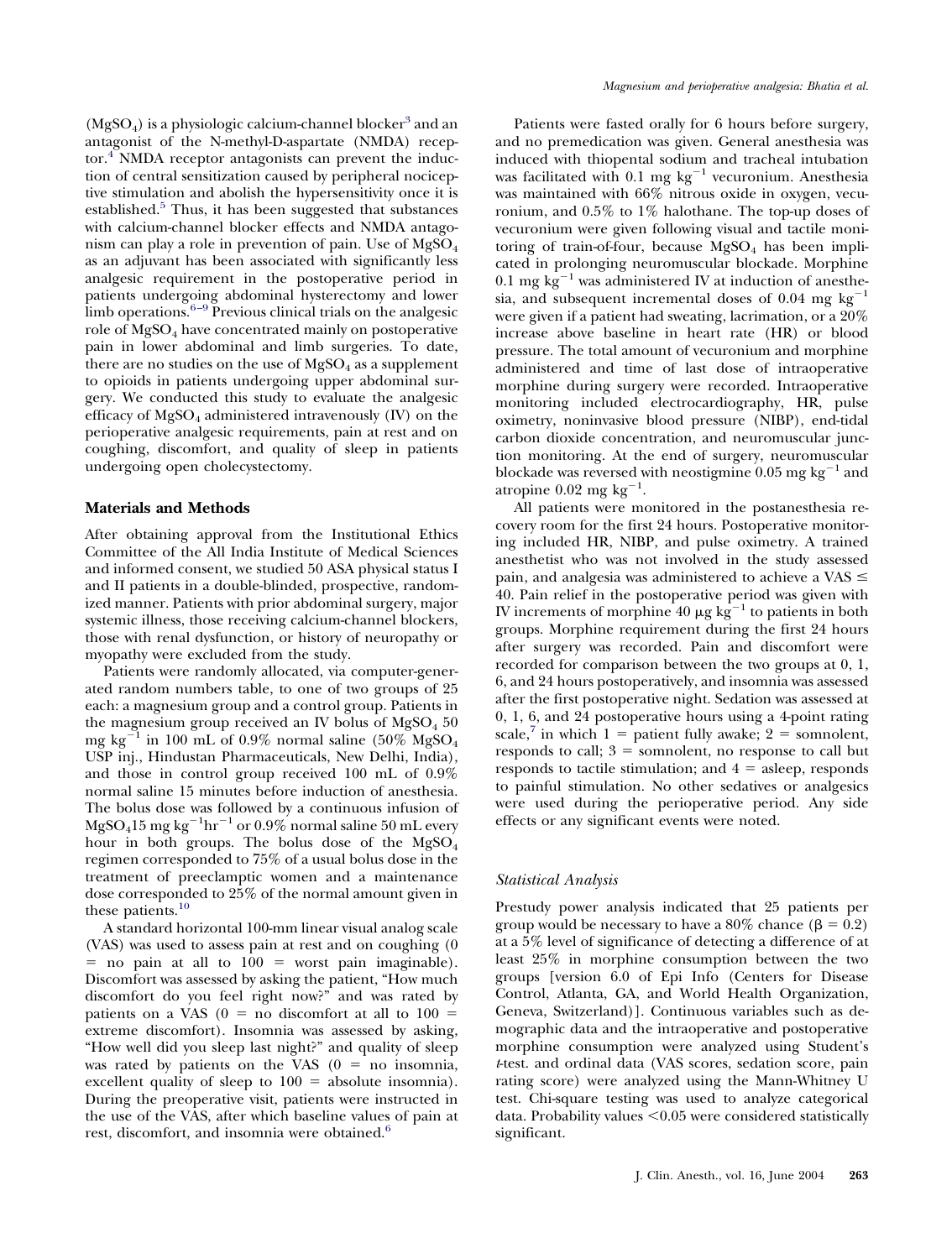**Table 1.** Patient Characteristics (mean  $\pm$  SD) and Analgesic Requirement

| Group $(n = 25)$                             | Control       | <b>Magnesium</b> |
|----------------------------------------------|---------------|------------------|
| Gender (M: F)                                | 5:20          | 7:18             |
| Age $(ys)$                                   | 36.70 (10.7)  | 38.90(9.5)       |
| Weight (kg)                                  | 54.20 (10.8)  | 59.40 (10.8)     |
| Duration of surgery (min)                    | 76.24 (15.16) | 77.33 (17.61)    |
| Intraoperative morphine requirement (mg)     | 6.78(1.59)    | 7.16(1.89)       |
| Total vecuronium consumption $(mg)$          | 7.74(1.43)    | 6.52(1.10)       |
| Postoperative morphine consumption $(mg/kg)$ | 0.28(0.05)    | 0.23(0.05)       |

Note: No significant differences between groups were noted.

#### **Results**

Fifty patients who underwent open cholecystectomy were studied in two groups of 25 patients each. The two groups were comparable with respect to age, weight, gender distribution, and duration of surgery (*Table 1*). Morphine requirement during the intraoperative period was statistically similar in both groups. The cumulative morphine consumption during the first 24 hours of the postoperative period was  $0.28 \pm 0.05$  mg/kg in the control group and  $0.23 \pm 0.05$  mg/kg in the MgSO<sub>4</sub> group ( $p = 0.07$ ).

VAS scores for pain in the preoperative period were similar in the two groups. After the operation, pain scores on coughing at 0 hour and 1 hour were significantly lower in the magnesium group ( $p < 0.05$ , *Figure 1*). VAS scores for pain at 6 and 24 hours postoperatively were similar in both groups. Preoperative discomfort and insomnia levels were also similar in both groups. Discomfort scores at 0 hour and 1 hour were significantly lower in the  $MgSO<sub>4</sub>$ group than in the control group ( $p < 0.05$ , *Table 2*). At 6 hours postoperatively, discomfort was significantly increased in both groups compared with preoperative values. However, discomfort was comparable in both groups at 6 and 24 hours postoperatively. There was no difference in sedation scores between the two groups at 0, 1, 6, and 24 hours postoperatively. Patients who were administered  $MgSO<sub>4</sub>$  had significantly less insomnia during the first postoperative night compared with patients from the control group ( $p < 0.05$ , *[Table 3](#page-3-0)*).



**Figure 1.** Visual Analog Scale (VAS) scores for pain on coughing during the first 24 hours after surgery (data are medians and 25% to 75%). Scores at 0 and 1 hour were significantly lower in the magnesium group ( $p < 0.05$ ).

The time of onset and duration of neuromuscular blockade of vecuronium were similar in both groups. None of the patients in the  $MgSO_4$  group had any sign or symptoms of prolonged neuromuscular blockade. Four patients in the control group and three patients in MgSO<sub>4</sub> group did suffer postoperative nausea and vomiting, which was treated with an injection of ondansetron 0.1 mg/kg IV. Postoperative shivering was observed in four patients from the control group. No patient in the MgO<sub>4</sub> group had any postoperative shivering.

#### **Discussion**

We found that administration of  $MgSO<sub>4</sub>$  intraoperatively to patients undergoing open cholecystectomy did not significantly decrease the requirement of morphine during the first 24 hours of the postoperative period. The cumulative intraoperative and postoperative need for morphine was similar in the magnesium and control groups (*p*  $= 0.07$ ). Patients in the MgSO<sub>4</sub> group experienced significantly less discomfort during the first hour in the postoperative period compared with the control group. The quality of sleep during the first postoperative night in the MgSO4-treated patients was better than that of the control group.

Parenteral  $MgSO_4$  has been used for a long time in obstetric and cardiovascular practice but its role as an analgesic during the perioperative period is controversial.<sup>6-9,11</sup> In current medical practice, opioids are commonly used as perioperative analgesic drugs but high doses may produce adverse effects such as respiratory

**Table 2.** Visual Analog Scale Scores (median and range) for Discomfort

| Period        | Control $(n = 25)$ | Magnesium ( $n = 25$ ) |
|---------------|--------------------|------------------------|
| Preoperative  | $5.60(0-25)$       | $3.0(0-25)$            |
| Postoperative |                    |                        |
| $0$ hour      | $62.60(25-85)$     | 46.40 $(25-80)*$       |
| 1 hour        | 57.40 (25-80)      | 47.00 $(25-80)**$      |
| 6 hours       | $43.20(25 - 75)$   | $40.00(25-60)$         |
| 24 hours      | $33.20(10-60)$     | $35.60(20-60)$         |
|               |                    |                        |

Note: No significant differences between groups except at the 0 and 1 hour timepoints:  $*P < 0.05$ ;  $*P < 0.01$ .